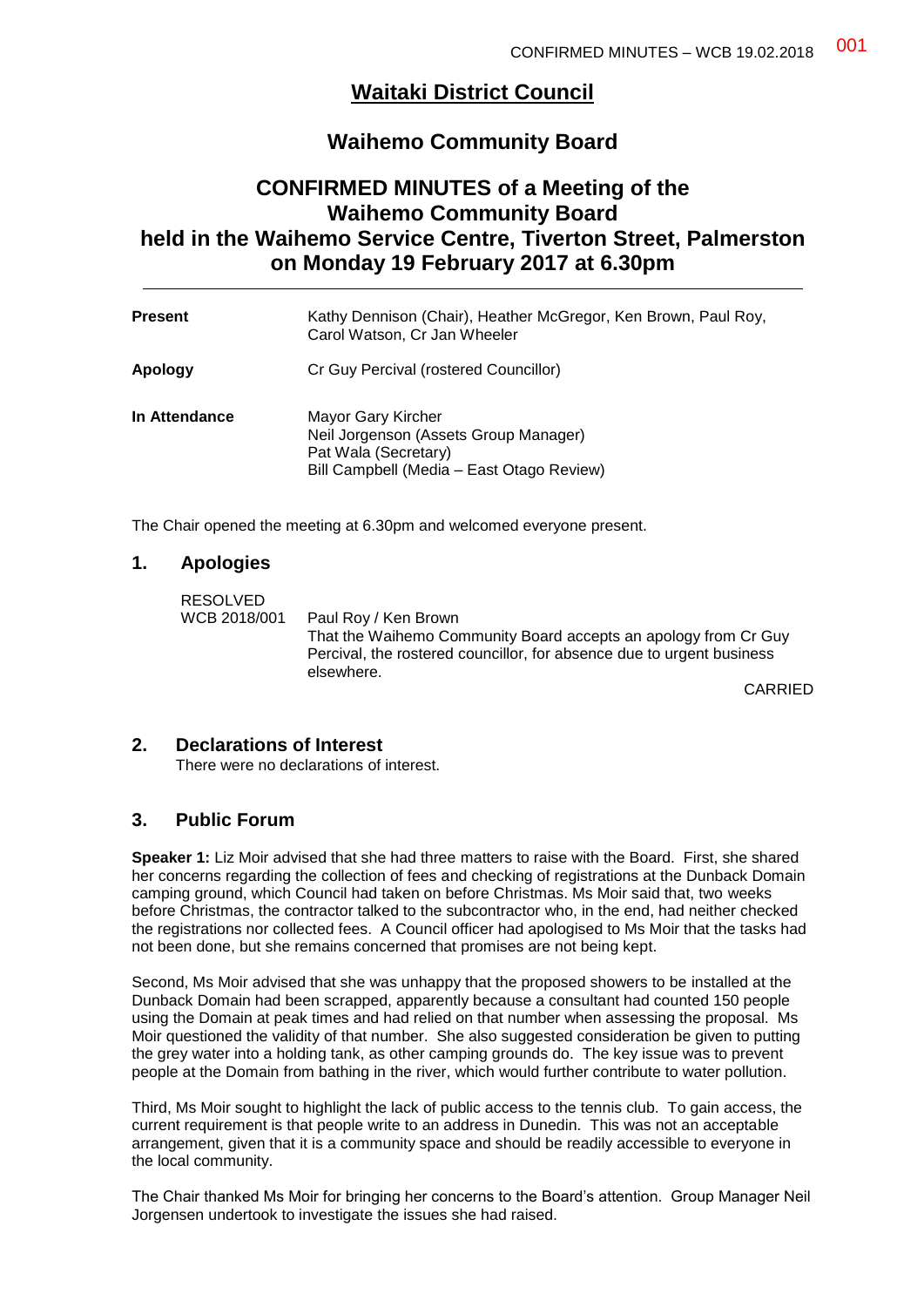**Speaker 2:** John Dimelow advised that he supported Option 1 in the agenda report about the Hampden Amenity Project, due to the increased number of people using the area. The Chair noted in response that the Board would consider the report later in the meeting, and would discuss the funding sources available for the project.

With regard to widening the Lincoln Street camping ground and allocating \$20k towards that project, Mr Dimelow said the people of Hampden would prefer that the money be used to address safety matters and not for beautifying purposes. Therefore, he wanted Council to go with Option 2, not Option 1.

With regard to the proposal of bollards and parking at Hampden Beach, Mr Dimelow said he preferred the previous plan which had been tabled at the October Hampden meeting. The latest plan (attached to the agenda report to this meeting) did not allow room for picnics or children wanting to play cricket on the grass. It was important that children had somewhere safe to play away from traffic. Leaving the grass area unprotected could also encourage joy riders to damage the turf.

The Chair thanked Mr Dimelow for sharing his views and concerns, and noted that the Board would bear them in mind when deliberating on the relevant agenda items during the meeting.

# **4. Confirmation of Previous Meeting Minutes**

| RESOLVED<br>WCB 2018/002<br>Carol Watson / Paul Roy |
|-----------------------------------------------------|
|                                                     |

CARRIED

## **5. Hampden Amenity Project – Channelling along Lincoln Street**

The report, as circulated, sought to inform the Waihemo Community Board of the options to consider, and to approve a project from the Hampden amenity fund which currently has a budget of \$32,000.

RESOLVED<br>WCB 2018/003 Cr Jan Wheeler / Ken Brown That the Waihemo Community Board approves a financial contribution to the construction of a dish channel, of approximately 130 metres, along the frontages on Lincoln Street connecting to the State Highway kerb to a budget of up to \$20,000 from the Hampden Amenity Rate, subject to suitable funding being identified which is acceptable to the Community Board.

CARRIED

## **6. Lincoln Street Pedestrian Concerns**

The report, as circulated, sought to inform the Waihemo Community Board of the options to consider and approve for this project.

A motion was moved by Cr Jan Wheeler to adopt Option 2 instead of the report's recommended Option 1. Due to the lack of a seconder, the motion was declared LAPSED.

After brief discussion, the report's recommendation was then put to the meeting.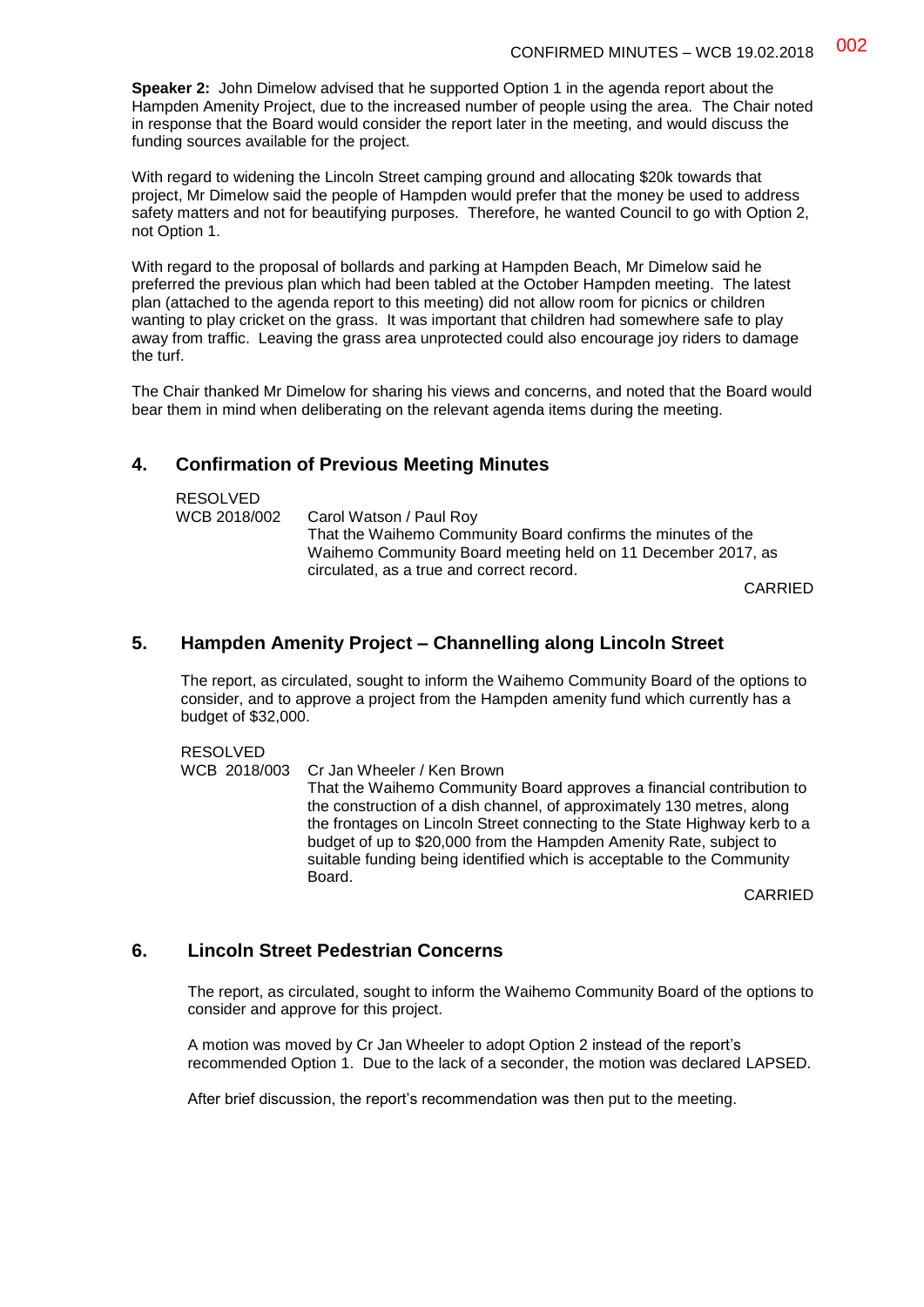RESOLVED<br>WCB 2018/004 Heather McGregor / Ken Brown That the Waihemo Community Board approves maintaining the status quo and monitors information over the next 12 months to determine any necessary works on Lincoln Street.

CARRIED

# **7. Palmerston Amenity Project – Sealed Foothpath Gilligan Street**

The report, as circulated, sought to inform the Waihemo Community Board of the options to consider regarding the foothpath in Gilligan Street, and to approve the project to be funding from the Palmerston amenity rate fund.

After discussion, the agenda report's recommendation (as copied below) was left lying on the table, by the resolution recorded.

#### **Report Recommendation**

That the Waihemo Community Board approves the construction of a sealed footpath on Gilligan Street connecting Stronsa Street to District Road with a pedestrian refuge, up to a budget of \$16,000 from the Palmerston Amenity Rate.

#### **DECISION: left lying on the table**

# RESOLVED<br>WCB 2018/005

Heather McGregor / Carol Watson That the Waihemo Community Board leave the recommendation lying on the table until the drainage issues are resolved.

CARRIED

# **8. Palmerston Amenity Project – Kerbing at Muir Street**

The report, as circulated, sought to inform the Waihemo Community Board of the options to consider regarding the kerbing at Muir Street, and to approve funding for the project from the Palmerston Amenity Rate.

#### RESOLVED

WCB 2018/006 Heather McGregor / Ken Brown That the Waihemo Community Board approves the construction of a nib kerb on Muir Street intersection with Stour Street, up to a budget of \$10,000, funded from the Palmerston Amenity Rate.

CARRIED

# **9. Palmerston Amenity Project – Kerbing at Ross Park**

The report, as circulated, informed the Waihemo Community Board of the options to consider and approve this project regarding kerbing at Ross Park.

RESOLVED WCB 2018/007 Ken Brown / Paul Roy That the Waihemo Community Board approves the construction of a nib kerb at Ross Park intersection with Stromness and Runbrake Streets, up to a budget of \$7,000, funded from the Palmerston Amenity Rate.

CARRIED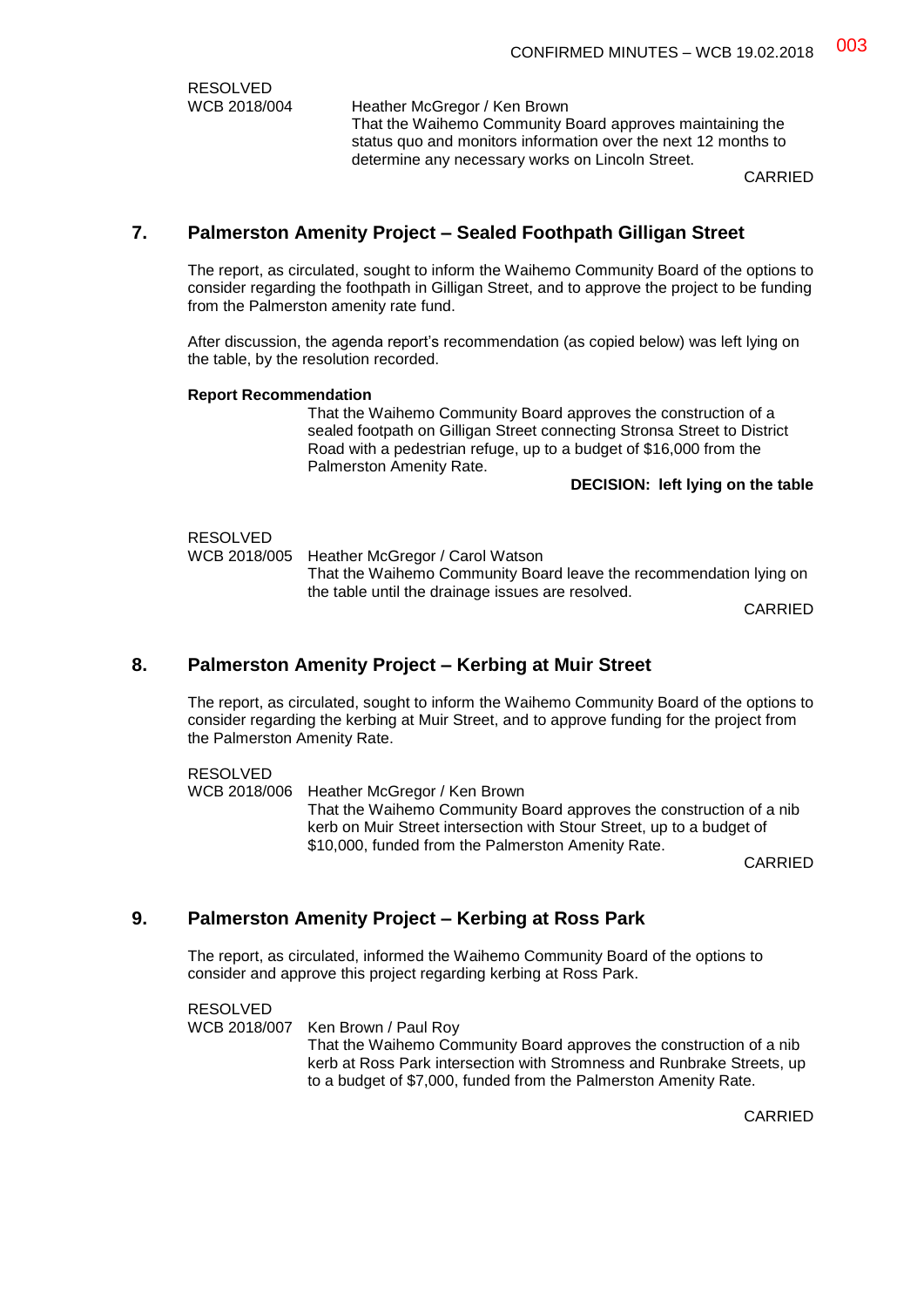# **10. Hampden Beach Improvements**

The report, as circulated, sought to approve funding to carry out minor improvements at Hampden Beach.

Group Manager Neil Jorgensen advised that there was \$6K available for the Reserve works for this financial year, which would cover the costs of the picnic table and the bollards. Ken Brown shared his view that the majority of Hampden residents wanted to retain the access, and see it in its natural state.

RESOLVED

WDC 2018/008 Paul Roy / Heather McGregor

That the Waihemo Community Board:

- 1. Approves up to \$6,000 from the Waihemo reserve improvement fund to:
	- a. Install bollards to separate the Hampden Beach playground from the road and parking areas, AND
	- b. Provide an additional picnic table at Hampden Beach.

CARRIED

# **11. Assets Update February 2018**

The memorandum, as circulated, sought to update the Board on issues, operations and projects managed by the Assets Group, occurring within the Waihemo Ward since the last Board meeting.

Mr Jorgensen advised that additional aggregate had been applied to Haven Street, and it had packed down well over the Christmas period.

RESOLVED

WCB 2018/009 Paul Roy / Heather McGregor

That the Waihemo Community Board receives the information.

CARRIED

# **12. Recreation Update**

The memorandum, as circulated, sought to update the Waihemo Community Board on routine work, maintenance issues and progress on minor projects for the period 30 November 2017 to 19 January 2018.

Group Manager Neil Jorgensen advised that a meeting had been held with the schools in relation to the bike park funding. A possible \$50k could come from Council, and contributions from the Otago Community Trust and charitable funds could bring the total sum up to around the \$90k mark.

RESOLVED WCB 2018/010 Ken Brown / Carol Watson That the Waihemo Community Board receives the information.

CARRIED

# **13. Building Consents Issued in Waihemo Ward for the months of October and November 2017**

The memorandum, as circulated, provided the Waihemo Community Board with a list of building consents issued in Waihemo Ward for the months of October and November 2017.

RESOLVED WCB 2018/011 Heather McGregor / Paul Roy That the Waihemo Community Board receives the information.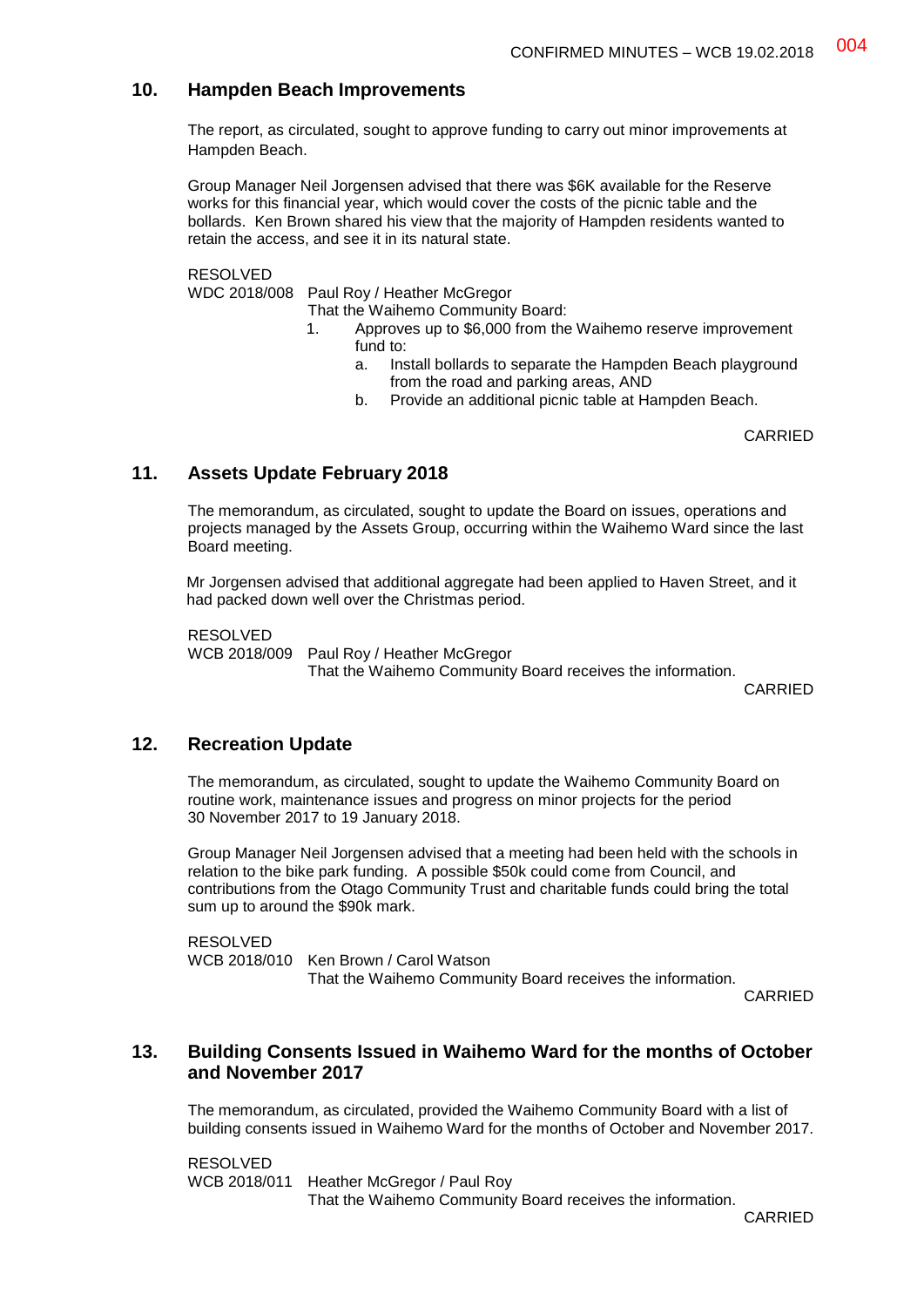# **14. Chairperson's Report**

The Chairperson's report, as circulated, was taken as read. The Chair made additional comments as follows:

- Palmerston Clock the top part of the clock would be taken down to be assessed properly. A planned power outage to enable that to happen was scheduled for 21 February.
- The Chair extended congratulations to the dedicated volunteers who had made the A&P show such a success.
- There would be Palmerston's mini show in March.
- An annual skateboard event was being planned.

#### RESOLVED

WCB 2018/012 Kathy Dennison / Carol Watson

That the Waihemo Community Board receives the Chairperson's report.

CARRIED

# **15. Community Board Members' and Councillor's Reports (verbal)**

### **Heather McGregor:**

| 18 January | <b>WCB Informal Meeting</b>                                     |
|------------|-----------------------------------------------------------------|
| 22 January | Combined Waihemo and Ahuriri Community Boards' workshop, Oamaru |
| 2 February | Palmerston and Waihemo Amenity Rate meeting with Mark Renalson  |
|            | {Network Operations Engineer}.                                  |

- Mrs McGregor advised that she had responded to a rate payer in Brough Street who was concerned about flooding and drainage on their property following heavy rain. The site was subsequently visited by Mark Renalson (Network Operations Engineer), who had advised the property owner of their options. The roadside drains had become blocked with vegetation, and arrangements had been made to have this cleared.
- A CRM request was made regarding overhanging trees on the Tiverton Street footpath. This had since been resolved.
- It was disappointing to see the Skate Park tagged in January. It was cleaned up promptly by the contractor.
- Work is continuing in Ronaldsay Street.
- It was pleasing to see the Mill Domain being used once again for cricket.
- The Palmerston Fire Brigade is holding an Open Day on 17 March to encourage volunteers for the Fire Service. The Palmerston St John's have a new ambulance.
- The Palmerston Health Centre is up and running and the staff are enjoying the new building.
- The contractors will be here this week forming the car park. That work would be followed by landscaping. A date has yet to be set for the official opening.

## **Carol Watson:**

The A&P Show had been an excellent event.

#### **Paul Roy:**

Thank you to the Marcraes grader driver who was doing a very good job. The mine section of the road was in a terrible state, and Mr Roy sought Council's assistance to do something about it.

### **Ken Brown:**

| January    | Information Evening                                             |
|------------|-----------------------------------------------------------------|
| 22 January | Combined Waihemo and Ahuriri Community Boards' Workshop, Oamaru |
| February   | A&P Show                                                        |
| February   | Palmerston and Waihemo Amenity Rate meeting with Mark Renalson  |